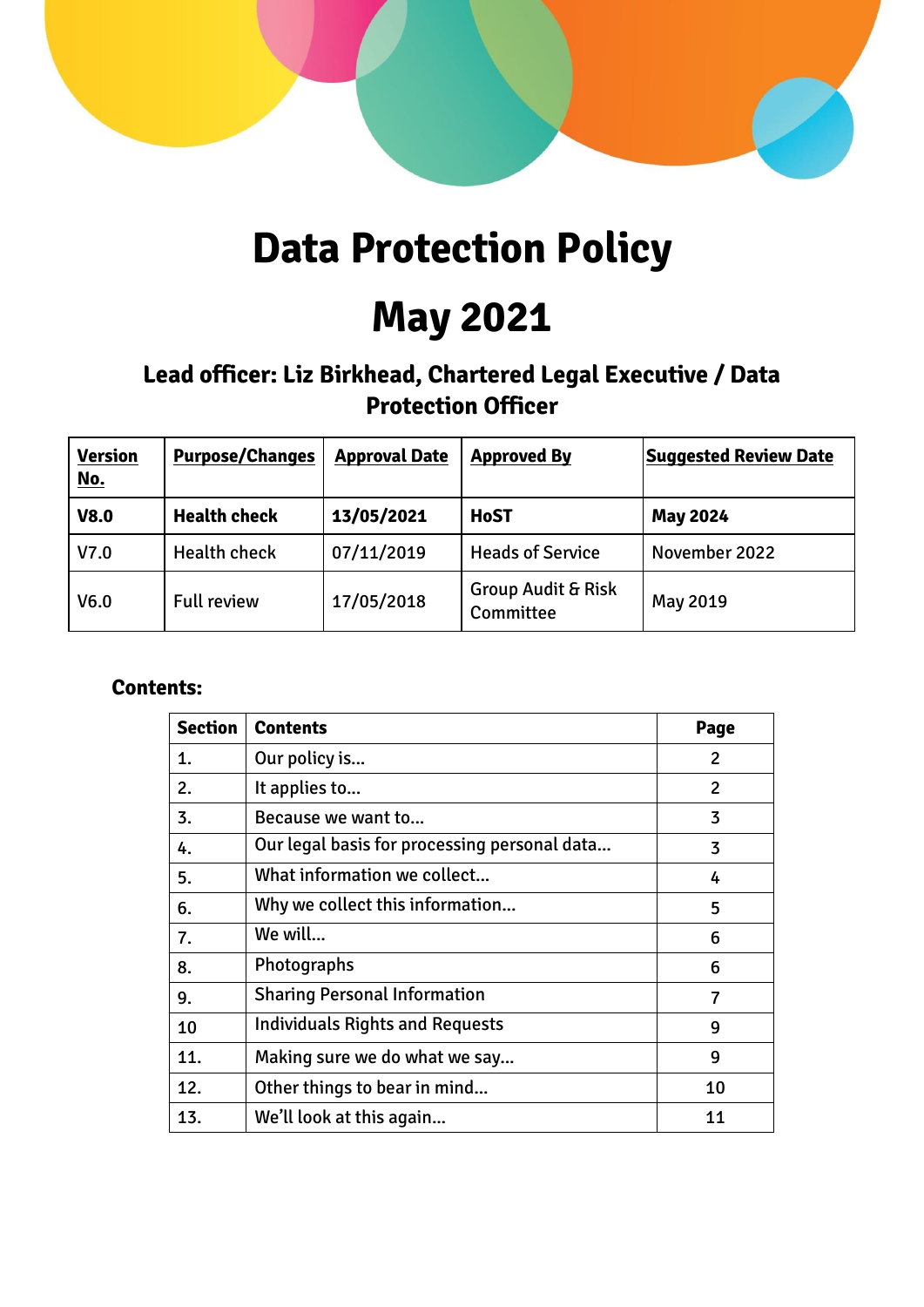# **1. Our policy...**

- 1.1 Everyone has rights with regard to the way in which their personal data is handled. During the course of our activities, we collect, store and process personal data about our customers, employees, suppliers, and other third parties and we recognise that the correct and lawful treatment of this data will maintain confidence in our business activities.
- 1.2 Ongo Partnership Ltd. and all of our subsidiaries are responsible for collecting, processing, storing and safe-keeping of personal data about our customers, employees, suppliers and other third parties.
- 1.3 We manage personal information in accordance with the retained EU law version of the General Data Protection Regulations ((EU)2016/679) ("The UK GDPR) and the Data Protection Act 2018 ("The DPA").
- 1.4 The UK GDPR and DPA controls how personal information we hold about our customers and employees is used. Everyone using the data has strict rules to follow; "Data Protection Principles". We must make sure personal information is:
	- used fairly, lawfully and in a transparent manner;
	- Collected for specified, explicit and legitimate purposes and not processed in a manner which is incompatible with those purposes;
	- Adequate, relevant and limited to what is necessary in relation to the purpose the data is being used for;
	- Accurate and, where necessary, up to date;
	- kept for no longer than is necessary;
	- Kept securely so that data is protected against unauthorised use, accidental loss, destruction or damage.

# **2. It applies to...**

- 2.1 This policy applies to all employees of Ongo Partnership Ltd. including those employed within our commercial businesses, Ongo Roofing (trading as Ashbridge Roofing Solutions Ltd.) and Ongo Heating and Plumbing (trading as Hales and Coultas) and Board members, its subsidiaries, tenants and customers.
- 2.2 Any external organisation and/or person(s) working on behalf of Ongo and its subsidiaries are required to comply with this policy.
- 2.3 All managers are responsible for ensuring all employees comply with this policy and need to implement appropriate practices, processes, controls and training to ensure compliance.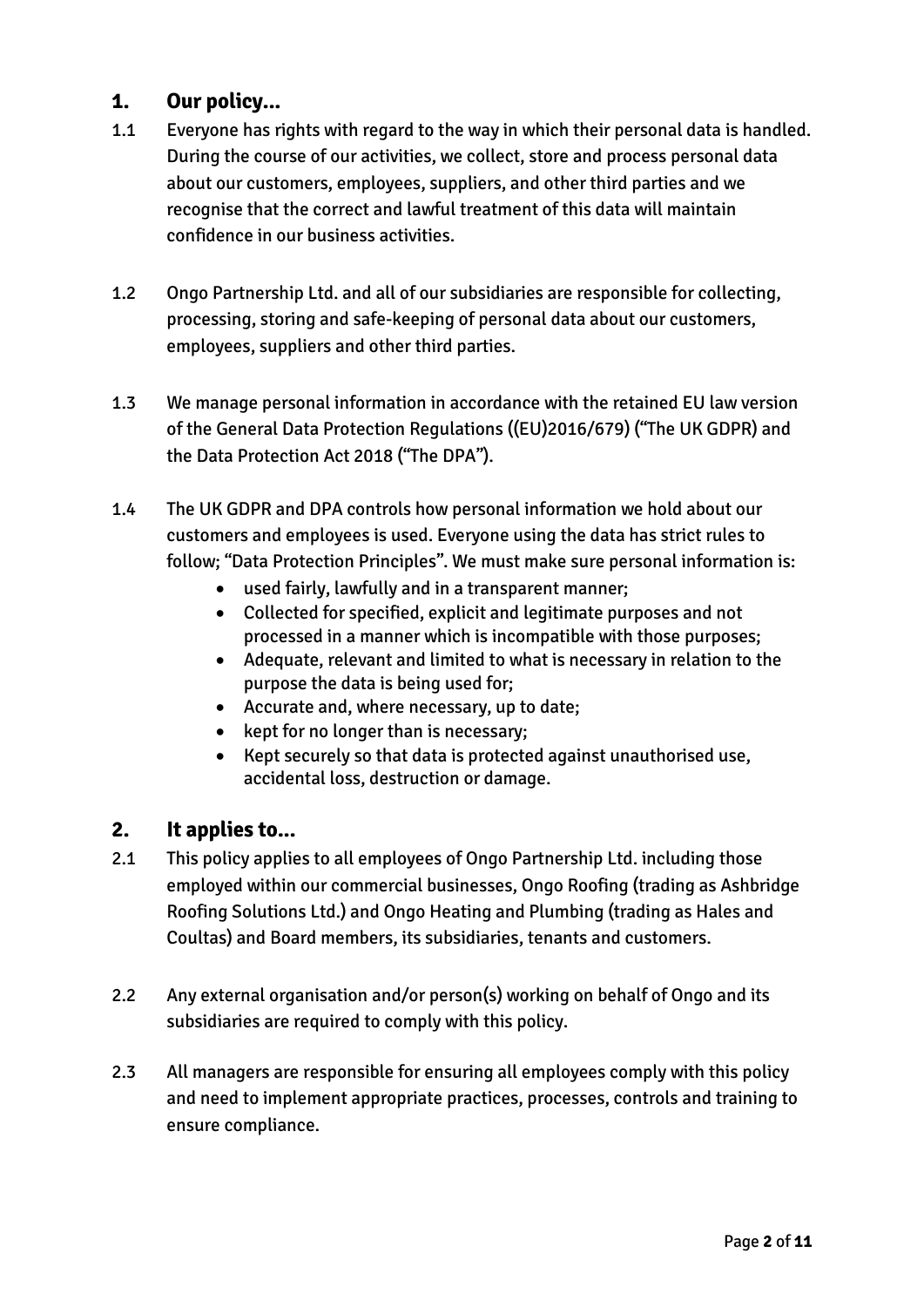- 2.4 The Data Protection Officer ('DPO') is responsible for overseeing this policy and developing related policies and guidelines as applicable. The DPO role at Ongo is held by the Chartered Legal Executive.
- 2.5 The DPO can be contacted by calling 01724 298772 or via e-mail [liz.birkhead@ongo.co.uk.](mailto:liz.birkhead@ongo.co.uk)
- 2.6 The DPO should be contacted with any questions about this policy, the DPA or if you have any concerns that this policy is not being or has not been followed.
- 2.7 You must always contact the DPO in the following circumstances:
	- if there has been a data protection breach;
	- if you are unsure that you have a lawful basis to use personal data in a particular way;
	- whenever you are engaging in a new activity which may affect privacy rights of individuals;
	- if you need to rely on or capture consent;
	- if you need to draft a privacy notice;
	- if you are unsure about how long you should keep personal data for;
	- if you are unsure about what security measures you need to implement to protect personal data;
	- if you need any assistance dealing with any rights invoked by an individual;
	- if you need help with any contracts or other areas in relation to sharing personal data with third parties; or
	- if you need to transfer personal data outside of the UK.

#### **3. Because we want to...**

- 3.1 Ensure that:
	- we are legally compliant;
	- individuals and Ongo are protected;
	- all controls are in place to avoid any data protection breaches; and
	- all employees, customers, suppliers/contractors and other stakeholders understand what Data Protection is and how it is managed across Ongo.

# **4. Our legal basis for processing personal data...**

- 4.1 Personal data must be processed lawfully, fairly and in a transparent manner.
- 4.2 You may only collect, process and share personal data fairly and lawfully and for specified, explicit and legitimate purposes. The DPA restricts our actions regarding personal data to specified lawful purposes. These restrictions are not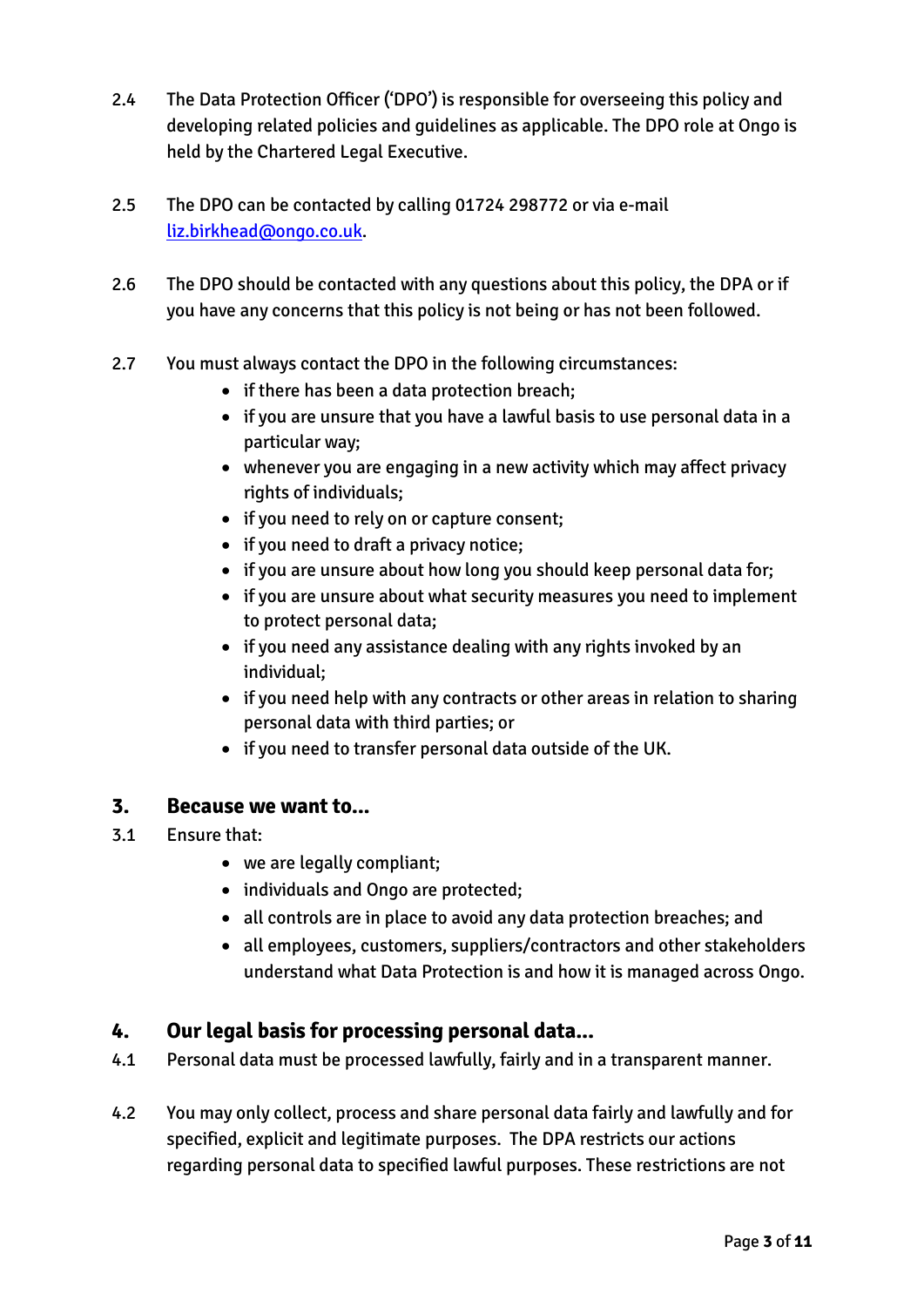intended to prevent processing, but ensure that we process personal data fairly and without adversely affecting individuals.

- 4.3 The UK GDPR and the DPA allows processing for specific purposes, these include:
	- The individual has given their consent;
	- The processing is necessary for the performance of a contract;
	- To meet our legal obligations;
	- To protect an individual's vital interests;
	- The processing is necessary for the performance of a task carried out in the public interest; and
	- The processing is necessary for our legitimate business interests, provided that those interests are not overridden by the rights and freedoms of the individual.

# **5. What information we collect...**

- 5.1 As a business we may collect, process and store information such as:
	- Customer names, dates of birth, National Insurance Numbers, photographs, contact details and contact preferences;
	- Data on children and young adults if and when necessary;
	- Equality and diversity data, i.e. the 9 Protected Characteristic information about our customers;
	- Applications for housing, including references, pre-tenancy assessments, housing history and income details;
	- The details of other individuals living in our properties, client warnings and rent account warnings;
	- Financial details including bank details, benefit support, rent account details and income and expenditure assessments;
	- Physical and mental health details;
	- Details of any criminal convictions or legal proceedings;
	- Complaints of anti-social behaviour;
	- Complaints about our services;
	- Repair logs;
	- Details of any support received by customers including care packages and plans and details of support providers;
	- CCTV images; or
	- Any other information necessary to manage the contract/s.
- 5.2 As an employer, we may collect, process and store information such as:
	- Employees' names, contact details, dates of birth, National Insurance numbers, tax code, identification documents and photographs, ethnicity;
	- Disability information;
	- Bank details;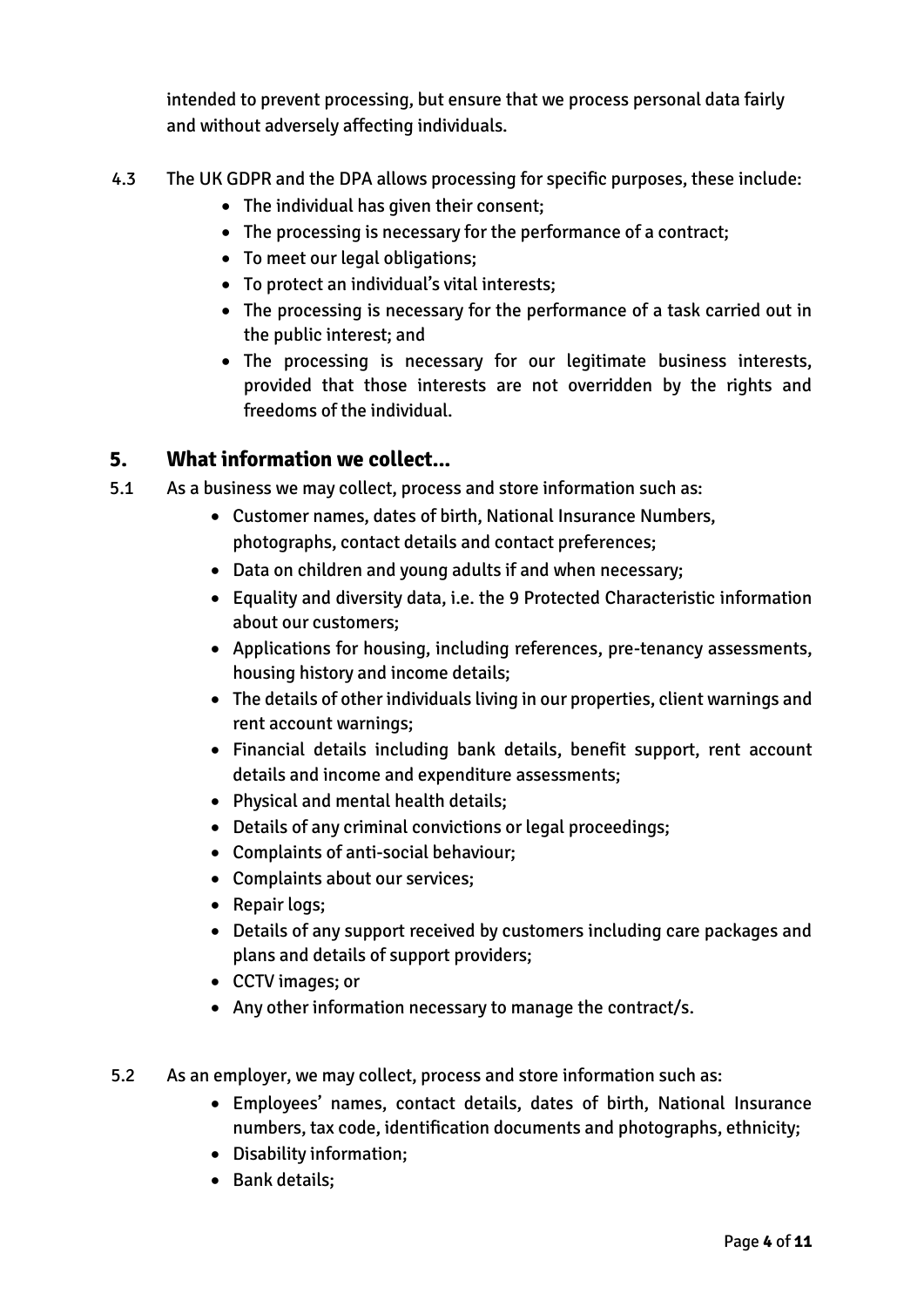- DBS checks:
- Attendance, sickness and absence records;
- Details of education and qualifications;
- Work experience and previous job history;
- Employment terms and conditions;
- HR records including performance and workplace monitoring;
- Details of any accidents;
- Training records;
- Any disciplinary details;
- CCTV images.

#### **6. Why we collect this information...**

- 6.1 We may process this information to carry out our business activities. This includes:
	- Letting, renting, selling and leasing properties;
	- Administering waiting lists;
	- Carrying out research;
	- Administering housing and property grants;
	- Providing associated welfare services, advice and support;
	- Maintaining our accounts and records; and
	- Supporting and managing our employees, agents, and contractors.
- 6.2 We may use personal information to respond more efficiently and accurately to enquiries, provide services to our customers, manage relationships with our customers and use the information to:
	- Notify customers of changes we are planning to make to service provision;
	- Help us improve our services; or
	- Inform customers about our services or events.
- 6.3 We may apply markers to the customer information we hold (for example, in relation to a customer's vulnerabilities or health status) to enable us to tailor and deliver our services appropriately and to comply with our health and safety obligations to our employees.
- 6.4 The DPA requires us to provide detailed, specific information to individuals depending on whether the information was collected directly from the individuals themselves or received from elsewhere. Such information must be provided through appropriate privacy notices which must be concise, transparent, intelligible, easily accessible, and in clear and plain language so that an individual can easily understand them.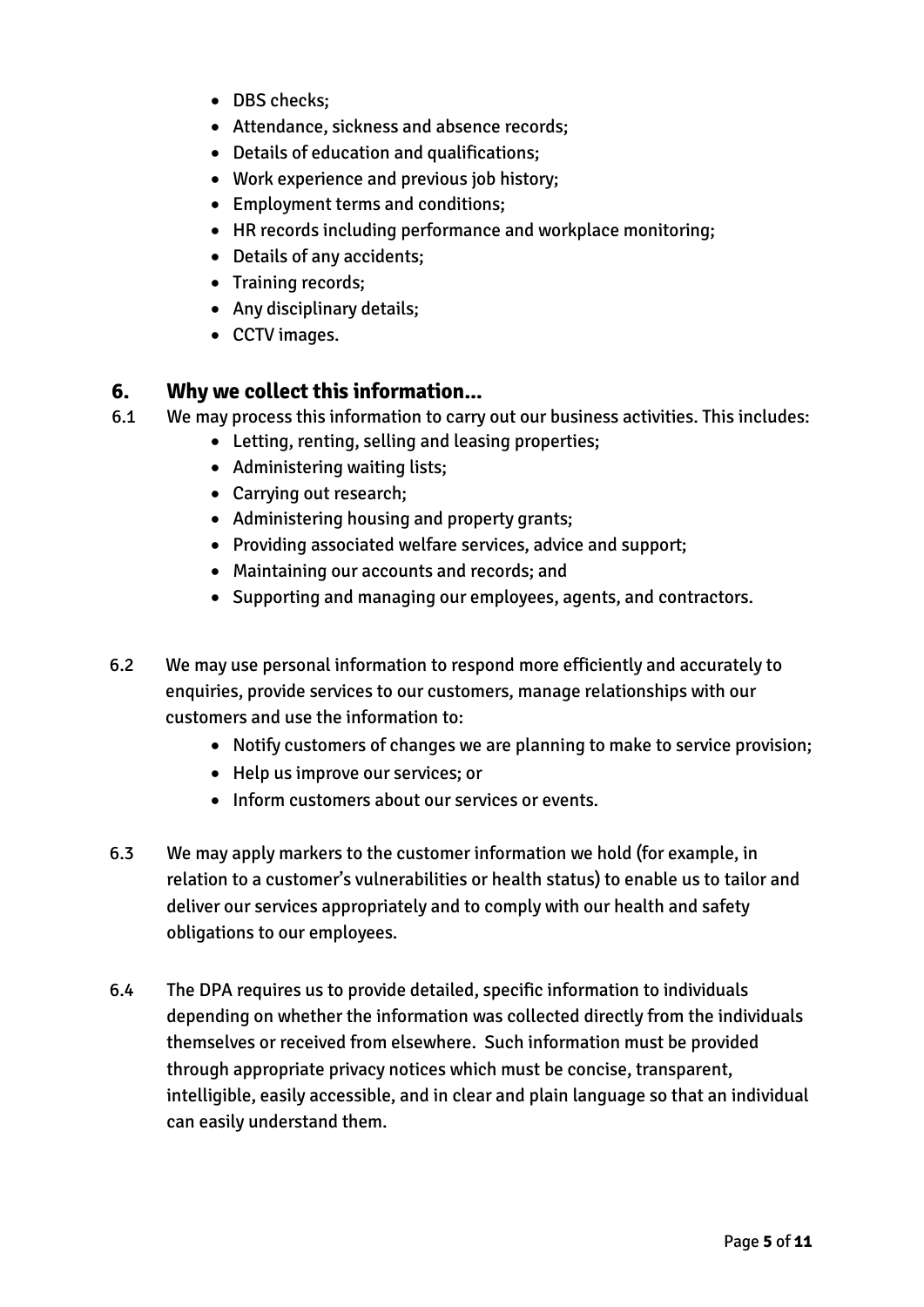- 6.5 Whenever we collect personal data directly from individuals, including for HR or employment purposes, we will provide the individual with all the information required by the DPA including the identity of the data controller and DPO, how and why we will use, process, disclose, protect and retain that personal data through a privacy notice which must be presented when the individual first provides the personal data.
- 6.6 A copy of our privacy notices can be accessed [here](https://www.ongo.co.uk/about-ongo/corporate-information/our-policies/#panel2b-59693566) on the Ongo Website.

# **7. We will...**

- 7.1 We will not use personal data for new, different or incompatible reasons from that disclosed when the information was first obtained unless we have informed the individual of the new reasons for using their personal data and they have consented where necessary.
- 7.2 We will make sure that personal data is adequate, relevant and limited to what is necessary in relation to the reasons for which it is obtained.
- 7.3 We will only collect, use and process personal data when performing our job duties requires it. We cannot collect, use or process personal data for any reason unrelated to our job duties.
- 7.4 We will ensure that when personal data is no longer required, it is deleted or anonymised in accordance with our Data Retention Policy. All employees are required to comply with our Data Retention Policy.
- 7.5 Comply with the Law when required to undertake Disclosure and Barring Service checks in line with our DBS Procedure.

#### **8. Media...**

- 8.1 As part of our activities, we may take photographs and record images and audio of individuals within our offices (Ongo House, Cole Street, Homeless Team, Ongo Commercial and The Arc) and communities where we consider it is necessary and appropriate to do so.
- 8.2 CCTV retrieval from our own recordings can be requested by logging a request with the ICT Helpdesk with approval from the HR Team being given prior to any footage being provided.
- 8.3 We will seek the necessary consent for quotes and data to be taken of individuals for our communication, marketing and promotional materials including: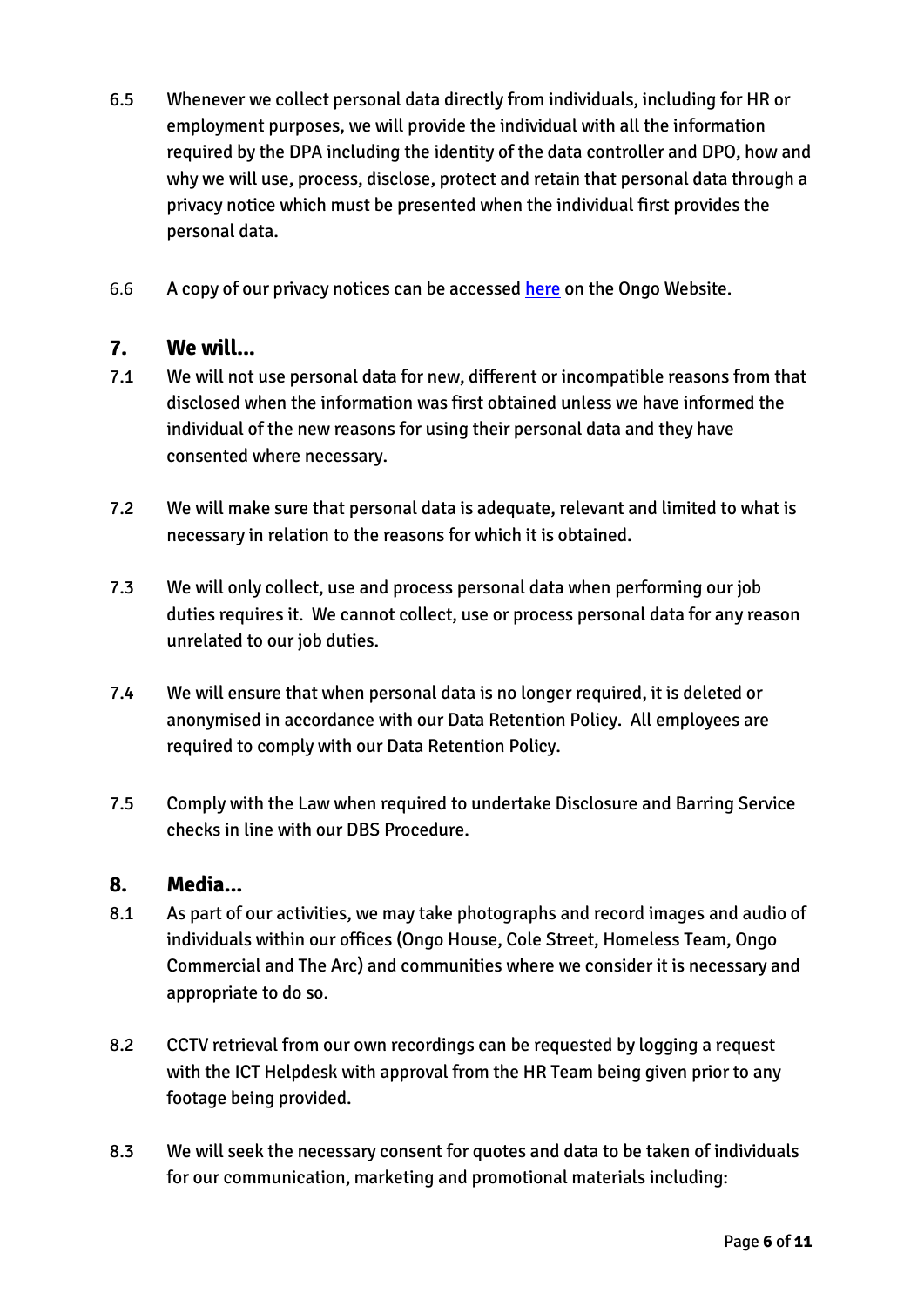- For use within our offices on notice boards, magazines, brochures, newsletters etc.
- For use outside of our offices by external agencies such as a photographer, newspaper, campaigns etc.; and
- For use online.

### **9. Sharing personal information...**

- 9.1 We will not normally share personal data with anyone else. However, there are certain circumstances where we will be required to share personal data with other organisations and we will comply with the UK GDPR and the DPA when disclosing this information.
- 9.2 We will share data with all areas of the business, affiliated organisations and contractors working for us, where the information relates to warnings logged on our systems in order to safeguard employees' safety.
- 9.3 If we or any of our contractor employees become aware of an employee safety issue with regards to one of our tenants or residents, we will share that information with the appropriate teams and/or individuals to ensure the safety of all concerned.
- 9.4 We may share personal information in some circumstances with other agencies. We will obtain necessary consent before referring customers to another service provider.
- 9.5 Sometimes we share personal information with our suppliers and/or contractors who enable us to provide services to our customers – e.g. our Gas Servicing. The data shared is limited to the specific information the supplier requires in order to carry out their service as well as any additional information that ensures we fulfil our Health & Safety obligations to the people carrying out the work. We will ensure that our suppliers handle this data correctly through the contract terms, checking their UK GDPR/DPA Compliance as part of our procurement process.
- 9.6 We will be responsible for the fair and lawful processing of personal data shared with other third parties. We make sure this occurs through setting data sharing agreements either in contracts or as stand-alone agreements.
- 9.7 We will share personal data with law enforcement and government agencies or public bodies where we are legally required to do so. Examples include:
	- The prevention or detection of crime and/or fraud;
	- The apprehension or prosecution of offenders;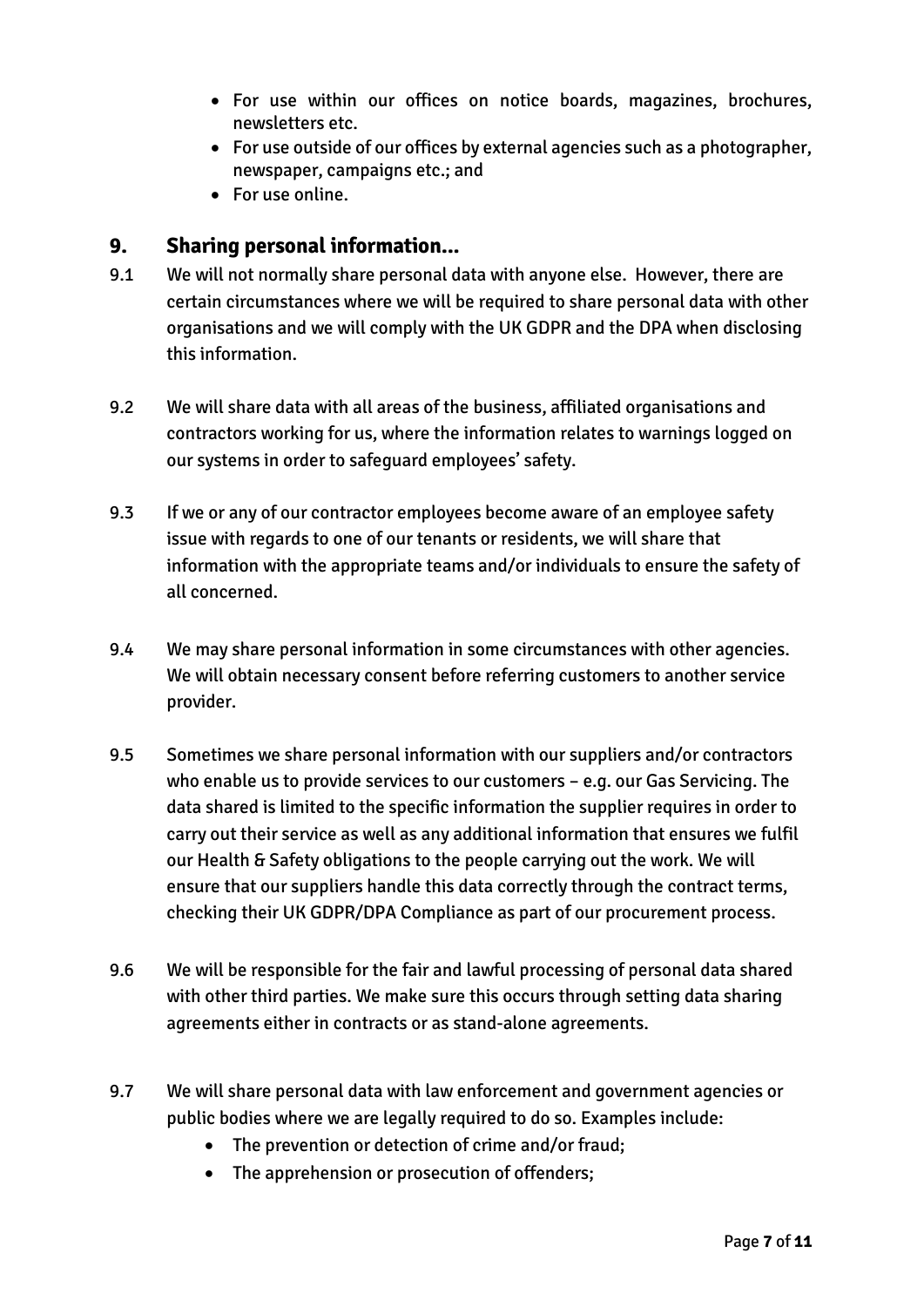- The assessment or collection of tax owed to HMRC;
- In connection with legal proceedings;
- Where the disclosure is required to satisfy our safeguarding obligations; or
- Research and statistical purposes.
- 9.8 We may share information where necessary with emergency services and local authorities where this is necessary for them to respond to an emergency situation.
- 9.9 Where it is required or necessary in accordance with the DPA, we may share information with:
	- Current, past or prospective employers;
	- Family, associates and representatives of the person whose personal data we are processing;
	- Educators and examining bodies;
	- Suppliers and service providers;
	- Financial organisations;
	- Central government;
	- Auditors;
	- Survey and research organisations;
	- Other housing associations, trusts or local authorities;
	- Trade unions and associations;
	- Health authorities;
	- Enquirers and complainants;
	- Security organisations;
	- Health and social welfare organisations;
	- Professional advisers and consultants;
	- Homes England;
	- Probation services;
	- Charities and voluntary organisations;
	- Police forces:
	- Courts and tribunals;
	- Professional bodies;
	- Employment and recruitment agencies;
	- Credit reference agencies;
	- Debt collection agencies;
	- Landlords;
	- Press and the media.

# **10. Individual's Rights and Requests...**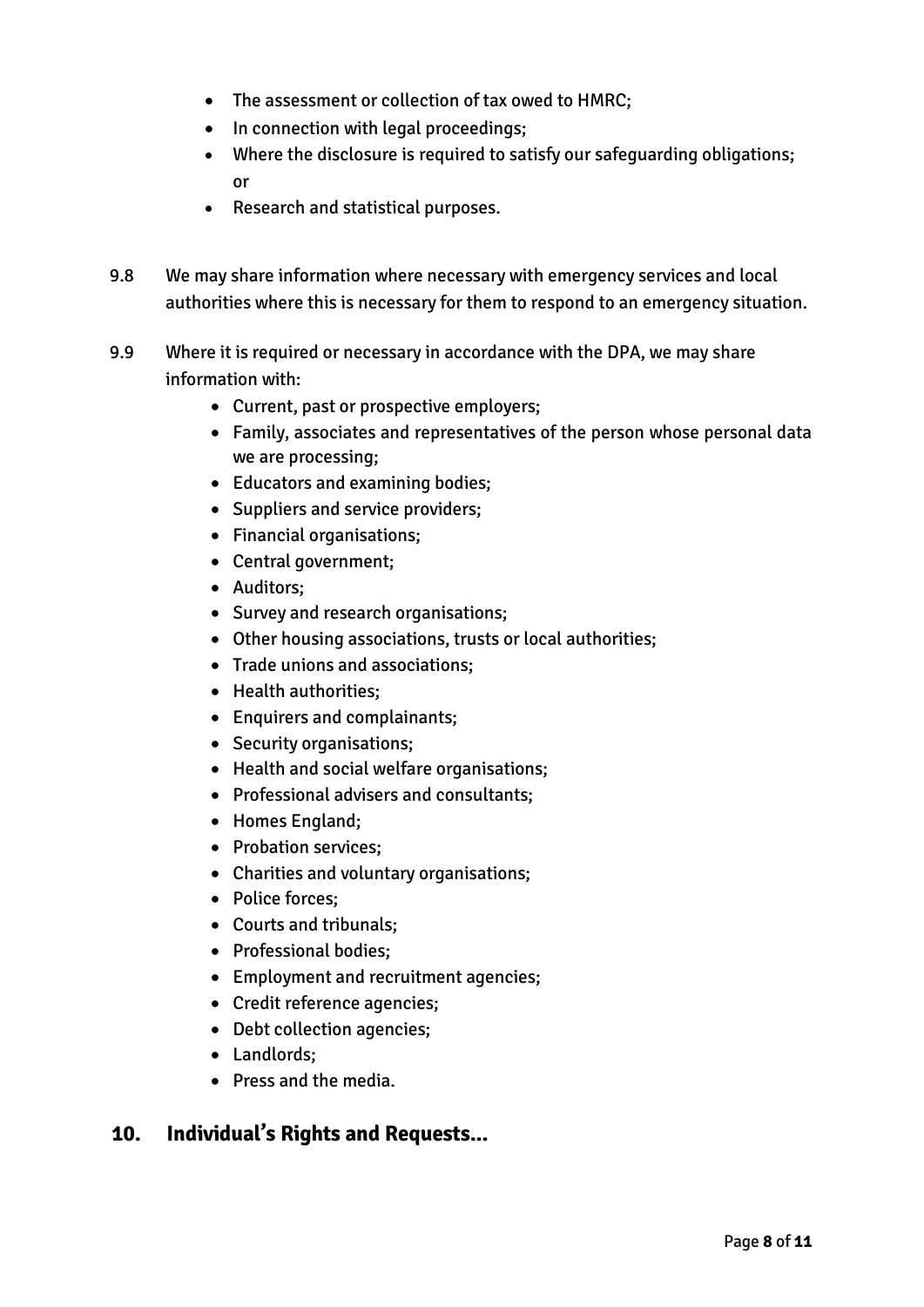- 10.1 Individuals have rights when it comes to how we handle their personal data. These include rights to:
	- withdraw their consent to processing at any time;
	- receive certain information about the data controller's processing activities;
	- request access to their personal data that we hold;
	- prevent our use of their personal data for direct marketing purposes;
	- in certain circumstances, to ask us to erase personal data;
	- to rectify inaccurate data or to complete incomplete personal data;
	- in certain circumstances to restrict the processing of their personal data;
	- challenge processing which has been justified on the basis of public interest;
	- request a copy of agreements under which personal data is transferred outside of the EEA;
	- object to decisions based solely on automated decision making or profiling;
	- prevent processing that is likely to cause damage or distress;
	- in certain circumstances, be notified of a data protection breach;
	- make a complaint to the Information Commissioner's Officer; and
	- in limited circumstances, ask for their personal data to be transferred to a third party in a structured, commonly used and machine readable format.
- 10.2 Employees must immediately forward any request to exercise data protection rights which they receive to the DPO and comply with our Data Subject Access Procedure, Data Portability Procedure or Right to Erasure Procedure where applicable.

# **11. Making sure we do what we say...**

- 11.1 We must ensure we have appropriate technical and organisational measures in place, to ensure compliance with the data protection principles. These include:
	- appointing a suitably qualified DPO;
	- implementing privacy by design when processing personal data and completing privacy impact assessments where processing presents a high risk to rights and freedoms of individuals;
	- integrating data protection into internal documents including this policy, any related policies and any privacy notices;
	- regularly training employees on the DPA, this policy, any related policies and any other data protection matters. We will maintain a record of training attendance for employees; and
	- regularly testing the privacy measures implemented and conducting periodic reviews and audits to assess compliance.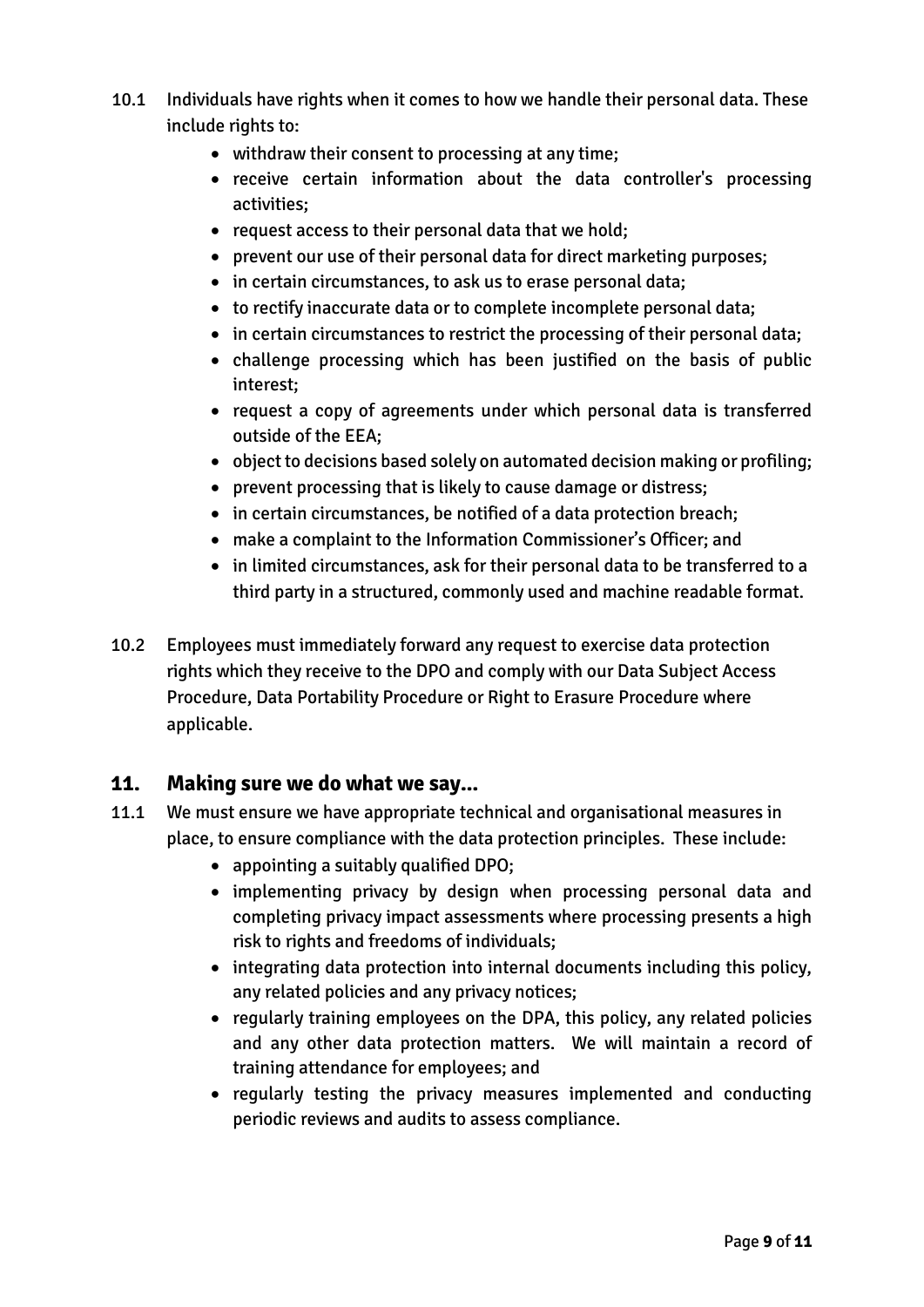- 11.2 The Data Protection Working Group (for roles and responsibilities see Appendix 5) will ensure compliance with the General Data Protection Regulation (EU)2016/679 and the Data Protection Act 2018 and that our policy and procedures are followed.
- 11.3 The designated DPO will manage and monitor all reported breaches and report to the Group Audit & Risk Committee on all matters and the ICO when appropriate.
- 11.4 The VfM & Procurement Manager and Contracts Managers are responsible for ensuring suppliers comply with this policy and that, when personal data will need to be transferred to a contractor, the details will be written clearly into the contracts.
- 11.5 All employees will complete mandatory data protection related training as and when required.

# **12. Other things to bear in mind...**

- 12.1 This policy also links to our:
	- ICT Acceptable Use Policy;
	- Data Retention Policy;
	- Data Protection Breach Procedure;
	- Subject Access Request Procedure;
	- Data Portability Procedure;
	- Right to Erasure Procedure;
	- Privacy Impact Assessment Procedure;
	- Data Security Guidance;
	- BYOD Guidance;
	- DBS Procedure;
	- CCTV Procedure;
	- Media Policy;
	- Safeguarding Policy & Procedures;
	- Procurement Policies and Procedures.
	- Safeguarding Policy
- 12.2 The main piece of legislation relevant to this policy is the UK General Data Protection Regulation and the Data Protection Act 2018.
- 12.3 For absolute clarity, Ongo is not a public body and is therefore not required to comply with requests made under the Freedom of Information Act (2000) or the Environmental Information Regulations (2004), except where we are carrying out statutory duties on behalf of a local authority or other public body. We will